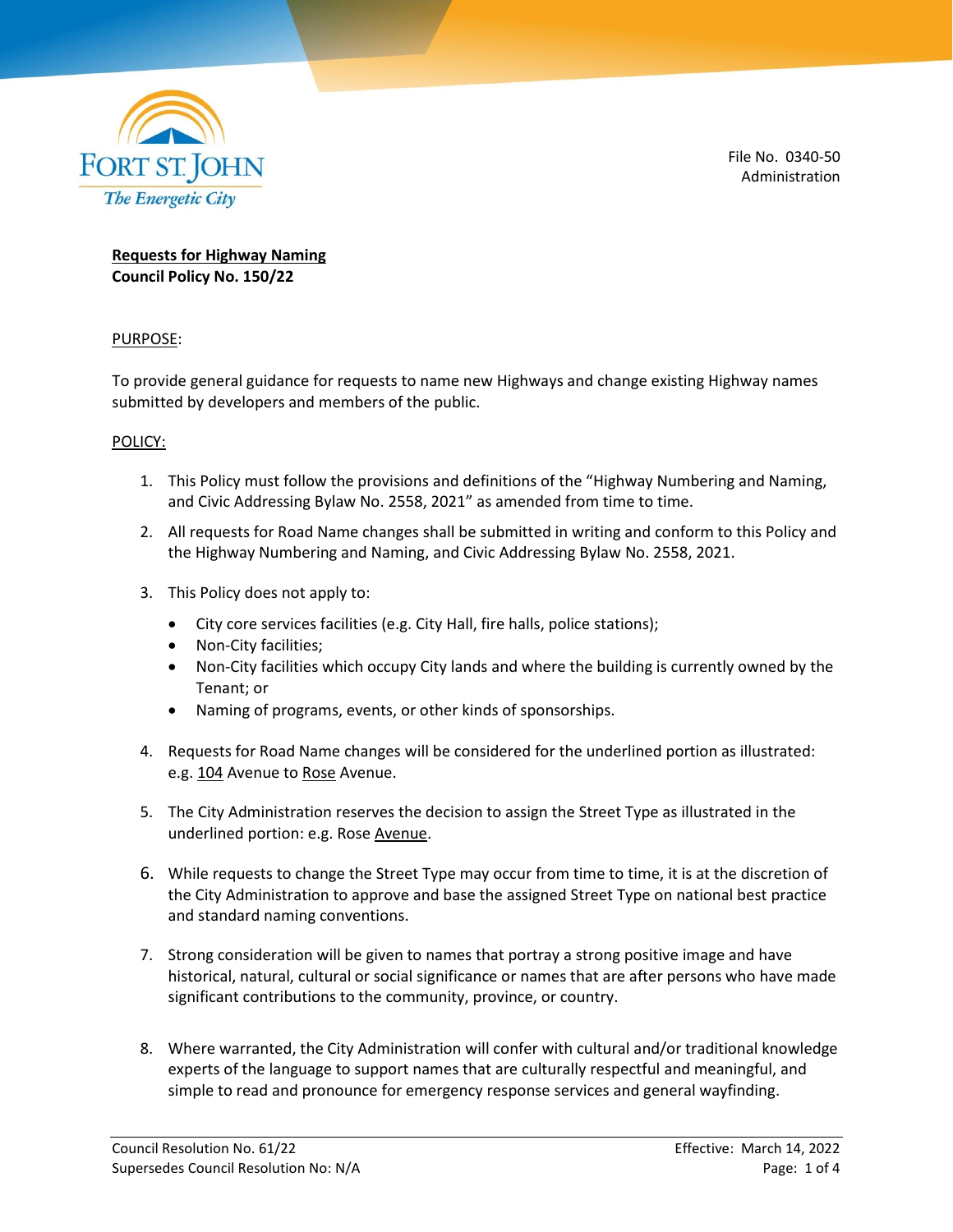

File No. 0340-50 Administration

- 9. Private highway signs installed by a developer or property owner must follow the City's road sign standards for colour, size, and reflective characteristics, according to the Subdivision and Development Servicing Bylaw.
- 10. Requests for Road Names must follow the convention provided below:
	- a. Road Names must be distinct from those used for Road Names elsewhere in Fort St. John, a neighbouring Municipality or Regional District, and does not share similar syllables or plural forms;
	- b. Road Names shall be reasonably easy to spell and pronounce and have no adverse connotations;
	- c. Road Names must not include special characters or a combination of letters and numbers;
	- d. Profane words and slang are not allowed;
	- e. Road Names, including the Street Type suffix, must not exceed 18 characters in length; e.g. Northern Lights Dr.;
	- f. Prefixes and abbreviations within Road Names are not allowed;
	- g. Road Names that are hyphenated or include apostrophes are not allowed;
	- h. Two-worded Road Names are discouraged;
	- i. Road Names with three or more words (Including Street Type) are not allowed; and
	- j. A single alphabetical letter for Road Names (e.g. A Street, B Avenue), are not allowed.
- 11. The City Administration will be responsible for ensuring the appropriate Street Type is applied. The following is a list of common Street Types definitions and suffixes and is not exhaustive:

#### Major Highways:

Boulevard (BLVD) - applied to major highways which may or may not be contained within a single subdivision area.

Highway (HWY) - refers to a federal or provincially designated highways.

Parkway (PKWY) - applied to major transportation arteries that span more than one area of the City.

Trail (TR) - applied to major transportation arteries that span more than one area of the City.

#### Minor Highways:

Avenue (AVE) - applied to East-West highways, but also valid for other non-cul-de-sac East-West highways as well.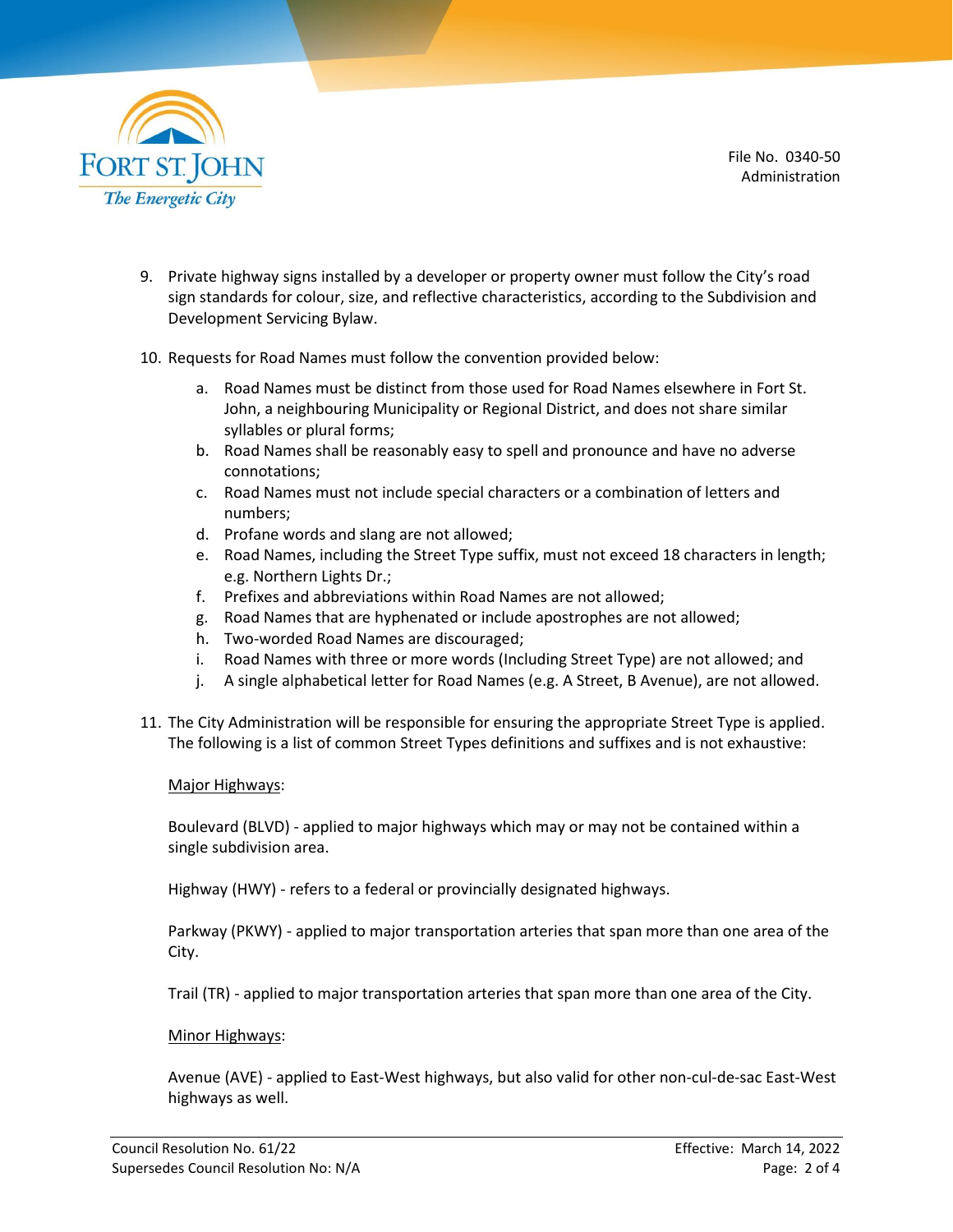

File No. 0340-50 Administration

Circle (CIR) - a minor highway that completes a loop upon itself.

Close (CL) - a 'P' shaped or racquet-shaped highway with only one entry.

Court (CRT) - a cul-de-sac.

Crescent (CRES) - a 'U' shaped minor highway accessible at either end from the same highway and with no intersections with through highways.

Drive (DR) - applied to collector highways which may or may not be contained within a single subdivision area. It may change direction.

Heath (HE) - a minor highway adjacent to or embracing open space.

Hill (HL) - a minor highway located on escarpments or land with a noticeable slope.

Gate (GT) - a short highway giving access to a neighborhood from a major highway.

Green (GR) - a minor highway adjacent to or embracing open space.

Lane (LN) - a narrow minor highway.

Place (PL) - a cul-de-sac or 'P' shaped highway.

Rise (RI) - a minor Highway which has a noticeable slope throughout most of its length.

Road (RD) - a minor highway which may change direction.

Street (ST) - applied to North-South highways, and also valid for other non-cul-de-sac North-South highways.

Terrace (TC) - applied to a local collector highway, particularly those located on hills or escarpments, or cul-de-sacs overlooking valleys.

Way (WY) - a minor highway which may change direction.

View (VW) - a minor highway located on an escarpment, lands with a noticeable slope or land adjacent that offer a view.